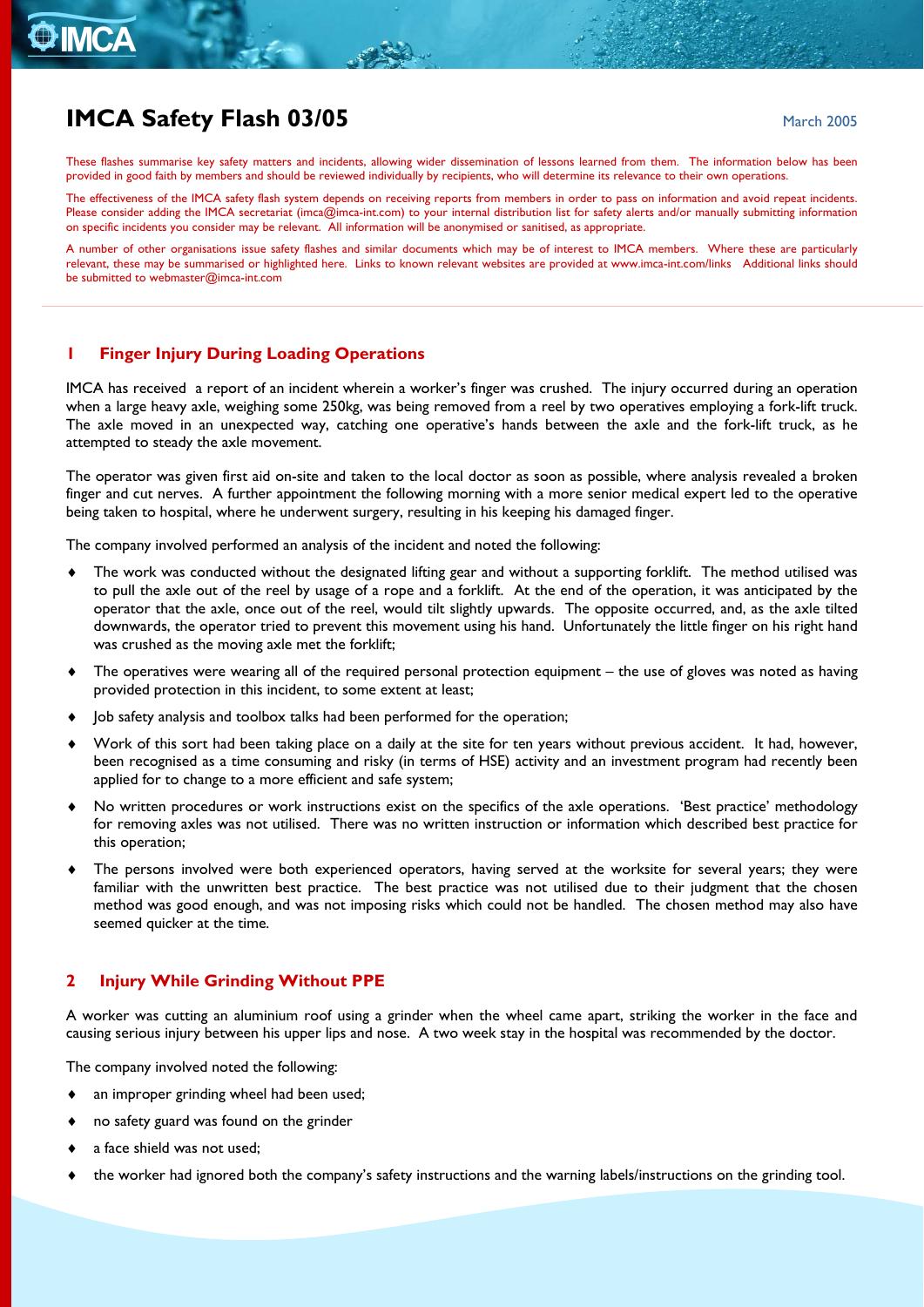The company has re-emphasised the importance of following correct and safe practices, using the right tool for the job and adhering to all warning labels/signs.

#### **3 Gas Leak During Removal of Temperature Sensor from Thermo Well**

During a recent diver inspection, repair and maintenance programme undertaken by one of our members, one of the identified tasks was the replacement of a defective temperature sensor mounted in a thermo well (a pressure retaining pocket) on a production tree. When the diver started to unscrew the sensor from the thermo well, gas started to escape from the threads. During the completion of the task it became apparent that the thermo well around the temperature sensor was no longer in place or was defective, the sensor was open to the tree internal pressure and the diver was unscrewing a collar behind which was a direct communication path into the tree production pipework.

Both the onshore project team and those at the offshore worksite had extensive experience of this type of operation and the hazard had been identified beforehand, with control measures identified and implemented to reduce the risk to a level that was as low as reasonably practicable.

The company involved has provided the following description of the task which was being carried out.

*The replacement of a defective pressure or temperature sensor in a subsea tree or manifold is a very common diver maintenance task. Unlike a pressure sensor which, by design, must be in contact with the internal pressure being monitored, a temperature sensor does not necessarily need to be in the pipeline and is commonly mounted in a pressure-retaining thermo well.* 

*The thermo well is best described as a tube sealed at the bottom and open at the top, welded or bolted to the pipe wall and extending through the wall into the bore of the line to be monitored. Because it is a sealed tube sitting in the bore of the line, the outside of the thermo well is subjected to line pressure but the inside remains at ambient pressure. The temperature sensor, which is screwed into the centre of the thermo well, can monitor the temperature of the line (by heat conduction) but is protected from the effects of the line pressure. It is common for the (threaded) connection between the temperature sensor and the thermo well to be a pressure retaining connection often rated far in excess of the tree internal pressure.* 

*Unlike a pressure sensor which, prior to removal, will typically be isolated from the pipeline internal pressure by double block and bleed valves the integrity of which can be tested, the 'isolation' of the temperature sensor from the pipeline pressure is totally dependent on the integrity of the thermo well tubing.* 

*In service the thermo well can be exposed to corrosive fluids, abrasive sand, vibration and turbulent fluid flow all of which can affect the integrity of the thermo well and allow direct pressure communication between the outside and the inside of the tubing.* 

*Because of the pressure-retaining nature of the temperature sensor/thermo well connection it is possible there will be no visible external*  indication that the thermo well is defective until the temperature sensor/thermo well connection is broken by the diver, at this point the *diver may be exposed to the full pressure in the line.* 

#### *Conclusion*

*Modern thermo wells are generally very reliable and are appropriately designed, selected and specified for the environment in which they are used. It would, however, be incorrect to suggest that they cannot fail.* 

*Thermo wells are primarily installed to protect the delicate temperature sensor probe from the pressure, flow and contents in the line*  rather than to allow the removal of the sensor with the pipeline under pressure. If the thermo well is not defective then the removal *and replacement of the temperature sensor is not an intrusive task. Because the Temperature Sensor to thermo well connection is normally pressure retaining there may be no way of ensuring the integrity of the thermo well until the Temperature Sensor is unscrewed from it – releasing the contents of the pipeline into the environment.* 

*However, it is good practice to assume that there may be a hazard caused by retained pressure when working on a thermo well.* 

The company has noted the following aspects to be considered when planning, risk assessing and carrying out the removal of a temperature sensor from a thermo well:

- Never assume that a thermo well is pressure-retaining always approach the task in the knowledge that on more than one occasion divers have unscrewed a temperature sensor to find communication though into the pipeline;
- Find out the history of the worksite How old is the field? Have there been any reported thermo well failures in the past? Is the product particularly corrosive, abrasive or turbulent? Have any temperature sensors previously been changed?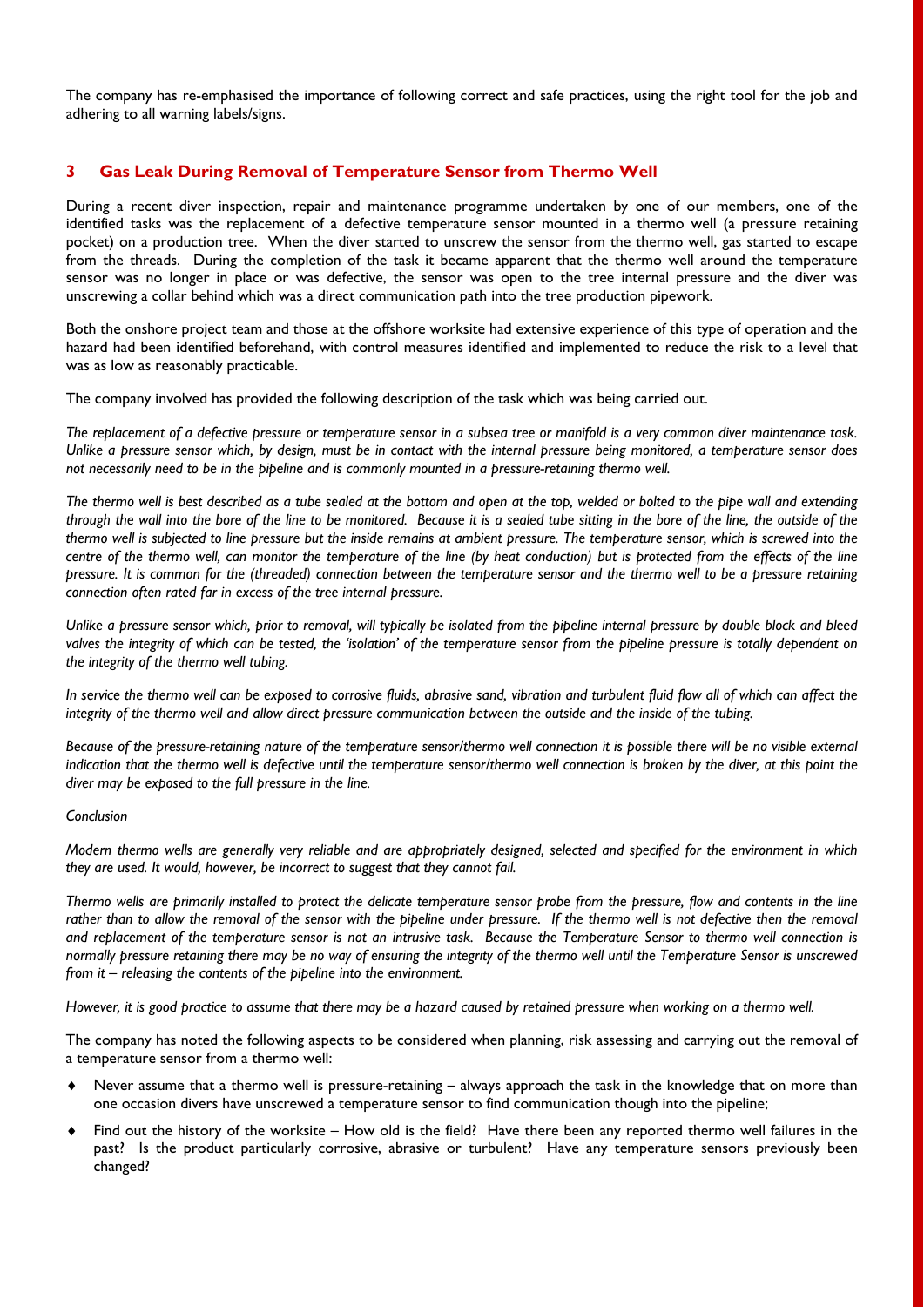- Consider the design of the temperature sensor How does it attach to the thermo well? Is it pressure-retaining or non pressure-retaining? Can the unit be released in a controlled manner?
- Identify the pressure and the contents of the pipeline. Check that the pressures and volumes of pipeline contents around the thermo well have been minimised as far as practical;
- Consider that the temperature sensor may be faulty because it has been exposed to the pressure, flow, abrasion or corrosiveness of the pipeline contents;
- The risk assessment should consider the hazard of 'uncontrolled release of retained pressure' in addition to the usuallyaddressed 'contact with live electricity' when considering the task of temperature sensor removal from a thermo well;
- Ensure that the dive plan and diver briefing highlight the possibility that there may be pressure behind the temperature sensor should the thermo well be defective;
- Ensure that the replacement temperature sensor is deployed and ready to be installed, thereby minimising the time that the thermo well is open;
- Ensure that the divers position themselves out of the 'line of fire' when slackening the temperature sensor;
- Ensure that the divers slacken the connection slightly and break the seal, to check for gas or fluid release before completely removing the temperature sensor;
- If practical use a 'whip check' or otherwise physically restrain the potential movement of the temperature sensor during the slackening of the connection.

#### **4 Diver Injury from Implosion of a Fishing Buoy**

There have been previous safety flashes relating to 'Grimsby'-type buoys, and members are asked to note this further incident. Guidance relating to ROV operations is available in IMCA R 001 – Plastic Spherical Air-Filled Fishing Buoys.

During operations in 150m of seawater to remove fishing nets from a wellhead, a diver suffered a serious hand and a wrist injury after a plastic 'Grimsby'-type fishing buoy imploded.

The operation required securing the net, wires and fishing buoys to ensure the safety of the divers in the water (from entanglement), of personnel on the deck (from the potential of explosion due to trapped pressure in the buoys) and of the vessel (from nets or buoyant objects striking or becoming entangled with the vessel). Of particular concern was the risk that fishing buoys may have been damaged whilst underwater and become partially or fully flooded at seabed ambient pressure and that when brought back to surface they might explode, causing injury to surface personnel.

These risks were recognised by the project and dive team onboard and as part of the control measures to protect the vessel and personnel the buoys were punctured subsea by the divers, using a hacksaw. This method had successfully been used on over 20 buoys on previous wells.

The divers were finding this activity physically tiring due to the buoyancy of the buoys and a change was suggested to the procedure for puncturing. The decision was taken by the dive team to change the methodology and place an initial cut on the buoy then to strike the buoy with a chisel to break the buoy. This was successfully tested on the surface.

However, when this activity was undertaken underwater a violent implosion occurred, injuring the divers. Both diver helmet diaphragms inverted and the divers were momentarily stunned by the implosion.

It has been recognised for many years that these fishing buoys pose a hazard to deck personnel and the vessel. What was not recognised is that in attempting to eliminate this hazard underwater, different hazards can be generated.

During the company's investigation it was established that there was a lack of appreciation amongst the dive team of the forces generated due to the pressure differential across the buoy, even with such a small volume. Also it had not been identified that the brittle nature of the buoy's shell material meant it was likely to shatter under any sharp point load.

The company has recommended that when handling such fishing buoys their buoyancy be neutralised using a remote device or that they be recovered to the surface intact, stored in a covered container and quarantined for destruction ashore. It notes the ever-present risk of these buoys experiencing a pressure differential that could cause implosion or explosion at a weak point or contact point and stresses that personnel should not be placed at risk through direct handling of them.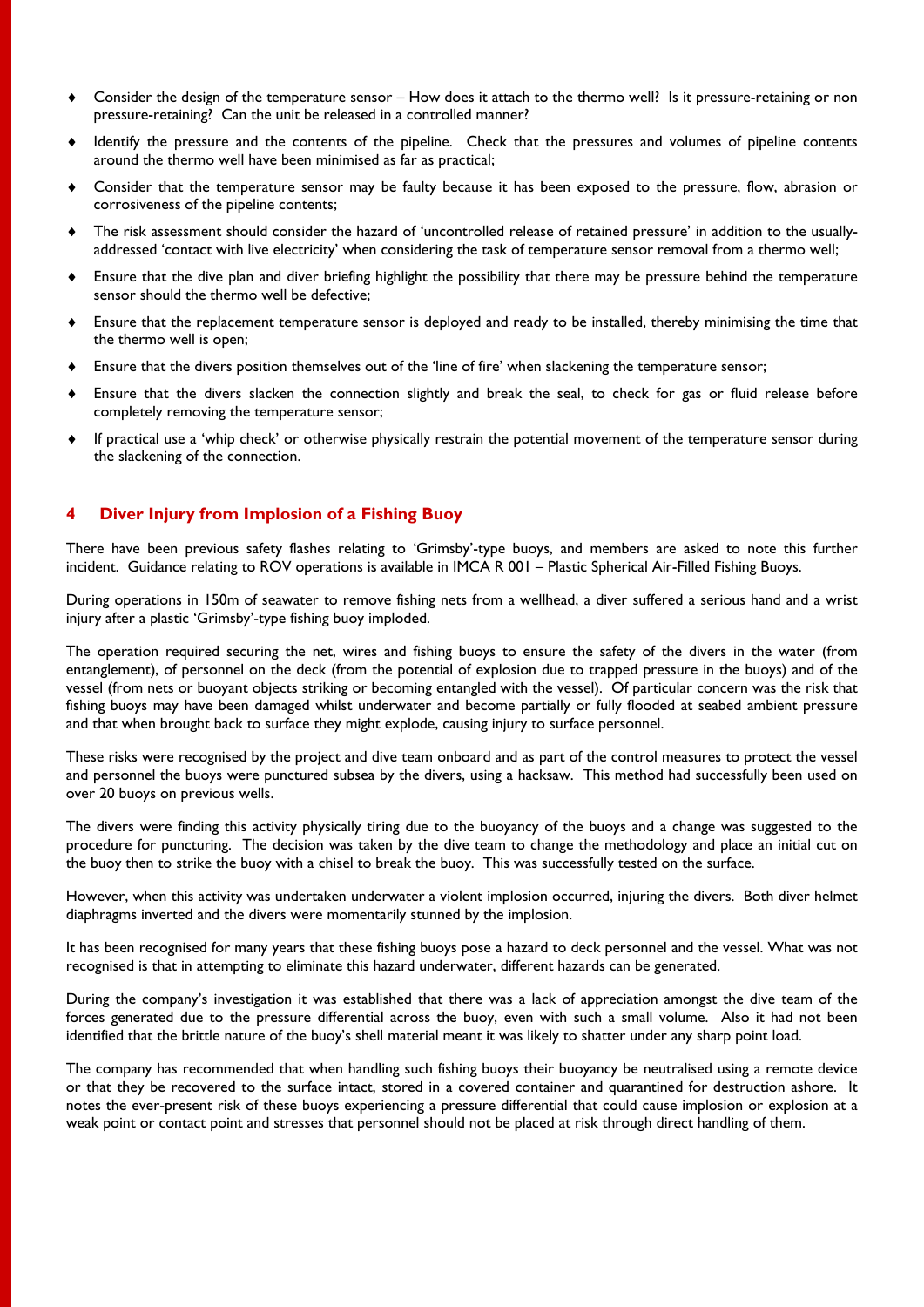#### **5 Floating Ignition Source Drifts Near to Production Platform**

IMCA has received a report of a very serious threat to the safety of a gas production platform, caused by rafts containing bundles of lit cooking gas tank sets. These had been deployed by fishing boats to attract fish and drifted toward the gas production platforms. Such floating lights are an ignition source potentially hazardous to oil and gas operations.



The company involved reports that fishing boats violating the 500 metre safety zone have become a significant problem, increasing the risk of collisions, and endangering the security and safety of personnel and equipment. It has suggested the following possible solutions:

- a continuation of monitoring and reporting of safety zone violation incidents;
- an increased security watch;
- alerting other locations to ensure that they are aware of such potential floating ignition sources;
- continuing PR and friendly communication with fishery groups to make the fisherman aware of the potential danger to themselves and to gas production operations;
- discussion with authorities to find appropriate ways to solve the problem and enforce the law.

#### **6 Diver Hand Burn Injury During Underwater Cutting Operation**

A member has reported an incident where a diver received a burn to his hand during use of underwater cutting equipment. The company concerned has advised its employees as follows.

Before using such equipment, ensure that

- hose and cables are in good condition with no visible cuts, cracking or splitting. Cable lug connectors should be securely attached and without visible excessive corrosion;
- all electrical connections are watertight. This can be achieved by carefully taping the connection with approved electrical insulating tape. Tape should extend at least 10cm/4" up the cable on both sides of the connection;
- equipment is seen to be in overall good condition. If any doubt exists as to the condition of cutting and burning equipment, guidance should be sought from the appropriate manager prior to commencement of work;
- any defective components noted during the inspection process should be removed and replaced before equipment is used. Replaced components should be marked and stored in a safe and secure area, and passed for further inspection/ management action as soon as practicable.
- equipment is operated and maintained as per the manufacturer's instructions.

#### **7 Incident Involving Cameron High Pressure Accumulator**

IMCA has been passed the attached safety alert (2030 Rev. 1) issued by Cameron, which related to an incident involving a high pressure accumulator.

#### **8 Fatality – Swinging Load Incident**

A member has reported the following fatality which occurred during movement of drill pipes. Personnel were engaged in the task of lifting bundles of 12cm drill pipe by crane from the pipe rack to the adjacent catwalk, for eventual placement on the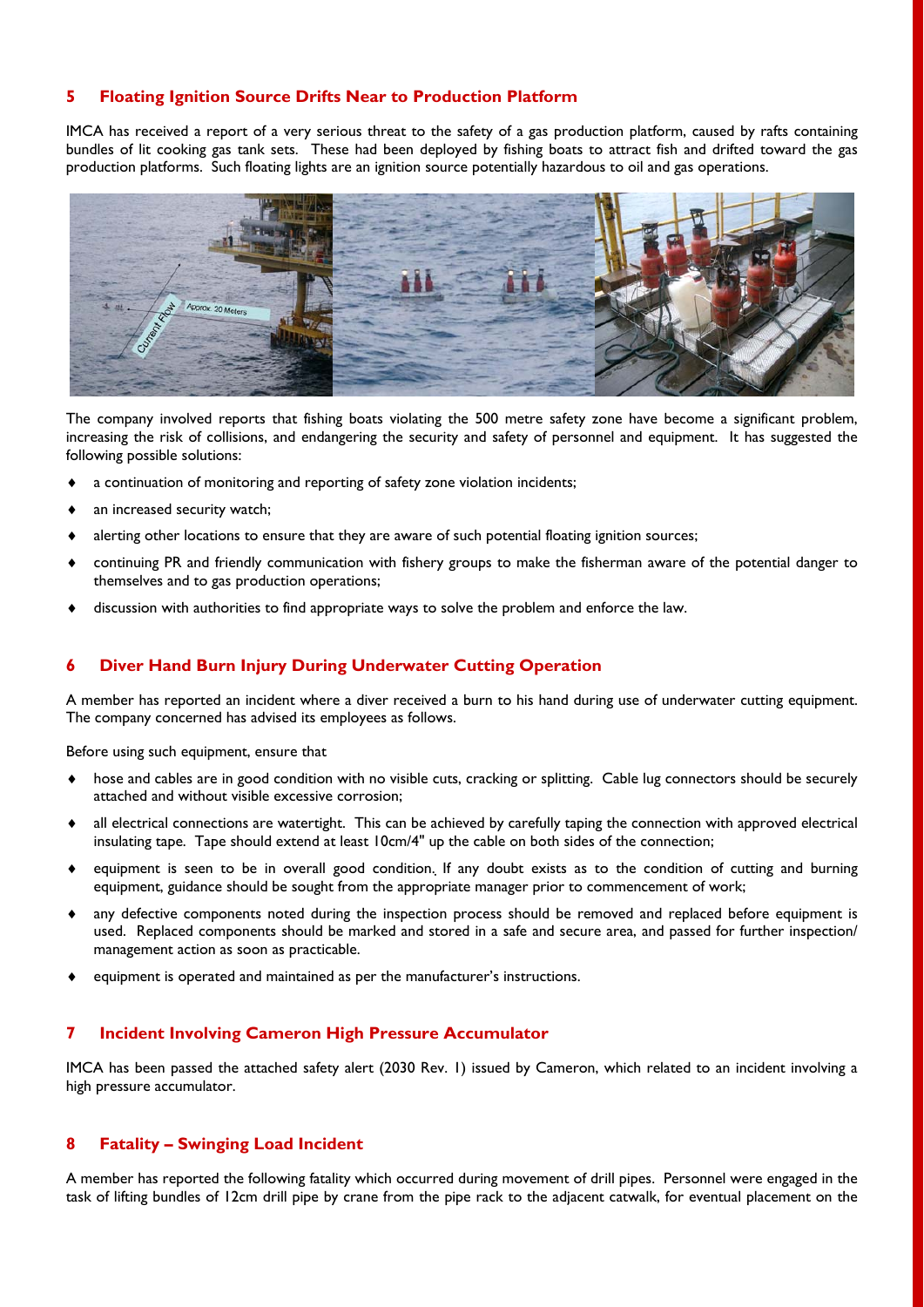rig floor. During one lift, a bundle (comprising nine joints) weighing over 2,600kg began to swing horizontally. One individual attempted to manually stop the horizontal movement of the bundle but was pushed backward by its momentum to a pipe rack post which prevented any further backward movement. Trapped between the swinging bundle and the pipe rack post, the employee was struck in the chest by the load. The resulting injuries were fatal.

The resulting investigation identified the following:

- No job safety analysis (JSA) had been performed for the task;
- The employee had only four days of experience offshore and had not been formally trained for the task;
- The immediate supervisor had not been made aware of this lack of training;
- Previous performance problems exhibited by the employee had not been properly handled;
- The contractor had no policy against participation in rigging operations without formal rigger training;
- The operator's contractor selection procedure had not included review of the contractor's safety policy, and the operator had given no clear safety directives for company representatives on site.

#### **9 Fire Caused at the Stern of a Dive Support Vessel by Flaring Gas from a Rig**

A member has reported an incident where the stern of a diving support vessel suffered fire damage caused by flaring gas from a rig vent.

The vessel was secured to the diving location via stern lines to a production structure, in order to locate and mark pipelines in the area. An open ended vent on that structure was located near the stern of the vessel and had not been identified as a potential hazard. This open-ended vent was, in fact, a component of a secondary flare system, designed to provide pressure relief to production operations by venting product in the event that the primary system failed.

With the vessel on location, the compressors on the platform shut down, the primary flare system failed and the secondary system began to vent product near to the stern of the vessel. The product ignited, causing fire damage to the vessel stern deck and equipment in the area. Personnel responded quickly to extinguish the fire on the vessel and move off location. No personal injury occurred.

The company has highlighted the following lessons learned from the incident:

- Risk assessment procedures should identify all potential hazards associated with a project, including such flare systems;
- The location, contents and function of all flare systems should be identified at the planning stage, as part of identifying the safe work area, then checked once on location;
- The isolation of all flare systems and vents in the work area should be verified prior to setting up on location;
- Planned work should be communicated with platform personnel via a safety meeting upon arrival at location.

#### **10 Uncontrolled Ascent of Lay-Down Head**

A member has reported that a saturation diver in 120m of water, preparing to move a pipeline lay-down head (LDH) using a lift bag, was struck in the back by the uncontrolled ascent of the LDH. The LDH was being used as a deadman anchor to assist in aligning a pipeline.

The resulting investigation concluded that:

- the lift bag affixed to the LDH had a higher rating than the load to be lifted inaccurate use of LDH weight data provided in the procedure while making a field change;
- there had been inadequate communication offshore personnel had not been appraised regarding the LDH's true weight;
- $\bullet$  there were inadequate guards/protective devices due to the distances involved in moving the LDH, the lift bag dump line and safety strap were not connected;
- there had been inadequate assessment of the level of change the task had been carried out under a 'minor' management of change (MOC) procedure.

The company involved has made the following recommendations: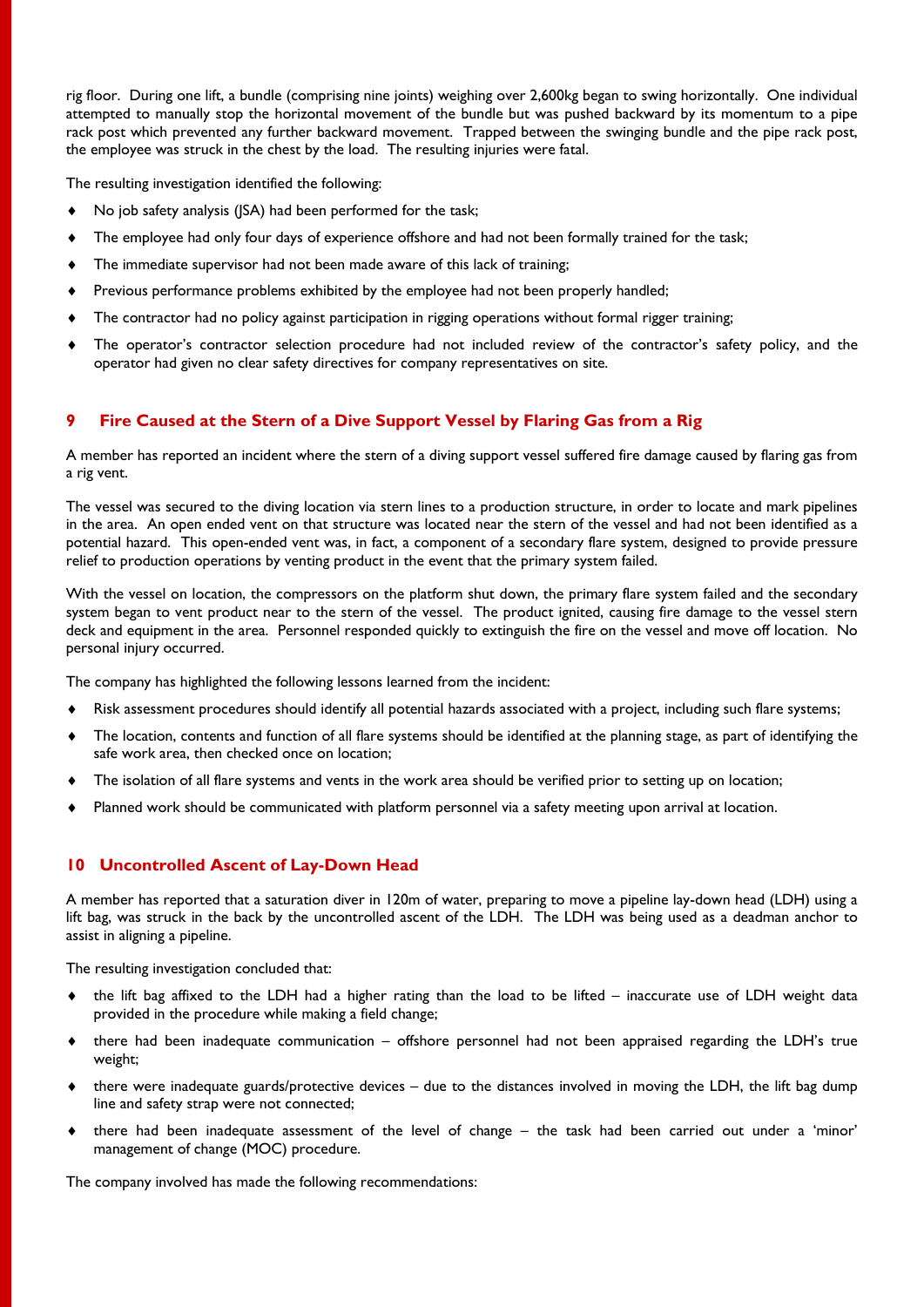- diving operations using lift bags should always follow the company's guidelines;
- anchors should have a known measured weight or have their weight calculated for the condition of use;
- lift plans should include the weights, weight calculations and methods of those calculations;
- the deletion of a dump valve's safety line constitutes a significant change, requiring the use of an appropriate MOC procedure. When a safety device is disabled or a safe procedure is bypassed, a task must be further risk-assessed, brought to a higher level and fully documented. This is true even in situations where a safety device might increase the risk of incident or injury.

#### **11 Fatality: Grinder Incident**

A member has reported a fatality which occurred during preparation of surfaces for welding. A welder was using an angle grinder for the preparation work when the disk of the grinder disintegrated. The hand-held angle grinder was fitted with a 230mm diameter cutting-off wheel, and when it disintegrated, fragments penetrated the victim's chest and abdomen. He was taken to hospital by rescue helicopter, but died the same day.

The investigation showed that the angle grinder and cutting disk were not compatible and that the angle grinder had not been fitted with a guard

The company involved has reiterated that grinding machines should always be used in accordance with manufacturers' instructions, noting in particular that:

- the maximum speed marked on the abrasive wheel should always be greater than the maximum rated speed of the grinder;
- grinding wheels should not exceed the recommended maximum diameter for any given grinding machine;
- worn down wheels from other machines should not be used;
- grinding tools should never be used without the wheel guard attached to the tool and positioned for maximum safety;
- abrasive wheels should be stored and handled with care. They should be inspected for chips and cracks before installation and any apparently damaged wheels taken out of use, marked and stored for inspection/disposed of securely.

#### **12 1Near Miss: Diver's Umbilical Severed by Propeller of Lift Boat**

A member has reported a high potential near-miss which occurred during a regular field maintenance operation which was taking place from a lift boat in  $7\frac{1}{2}$  metres of water, whereby a diver's umbilical was pulled into the lift boat's propeller before it was completely severed with the diver less than 6 metres from the propeller.

The diver was working underwater on an offshore platform riser. The lift boat was stationed 6 metres from the work site and was elevated 60cm from the surface of the water, leaving the propeller and rudder assembly underwater. The configuration of the lift boat was such that the dive station was above the propeller area at the stern of the vessel. The dive crew's standard procedure on this type of vessel was to secure the propeller driveshaft with a large pipe wrench, chain, binder, and lockout/tag-out. For unknown reasons, this procedure failed, causing the driveshaft to turn the propeller slowly, grabbing the divers hose and pulling the diver toward the propeller. This action occurred very swiftly – in less than one minute over 20 metres of umbilical were drawn in, before it was completely severed. The diver surfaced unharmed.

The company involved has made the following recommendations:

- A purpose-built clamp, which will not become disengaged, with padlock, is to be installed on lift boat propeller driveshaft(s) prior to any diving operations;
- A lift boat must be elevated above the waterline enough to completely expose the propeller and rudder assembly;
- Specific job hazard/safety analysis must be performed, involving both vessel and dive crews.

#### **13 MRSA (the 'Super Bug') and Appropriate Use of Antibiotics**

There has been a significant spread of MRSA (the 'super bug') in hospitals in recent times and it is possible that it could become a problem in the future for our members. One of our members has provided the following note to assist in understanding of the problem.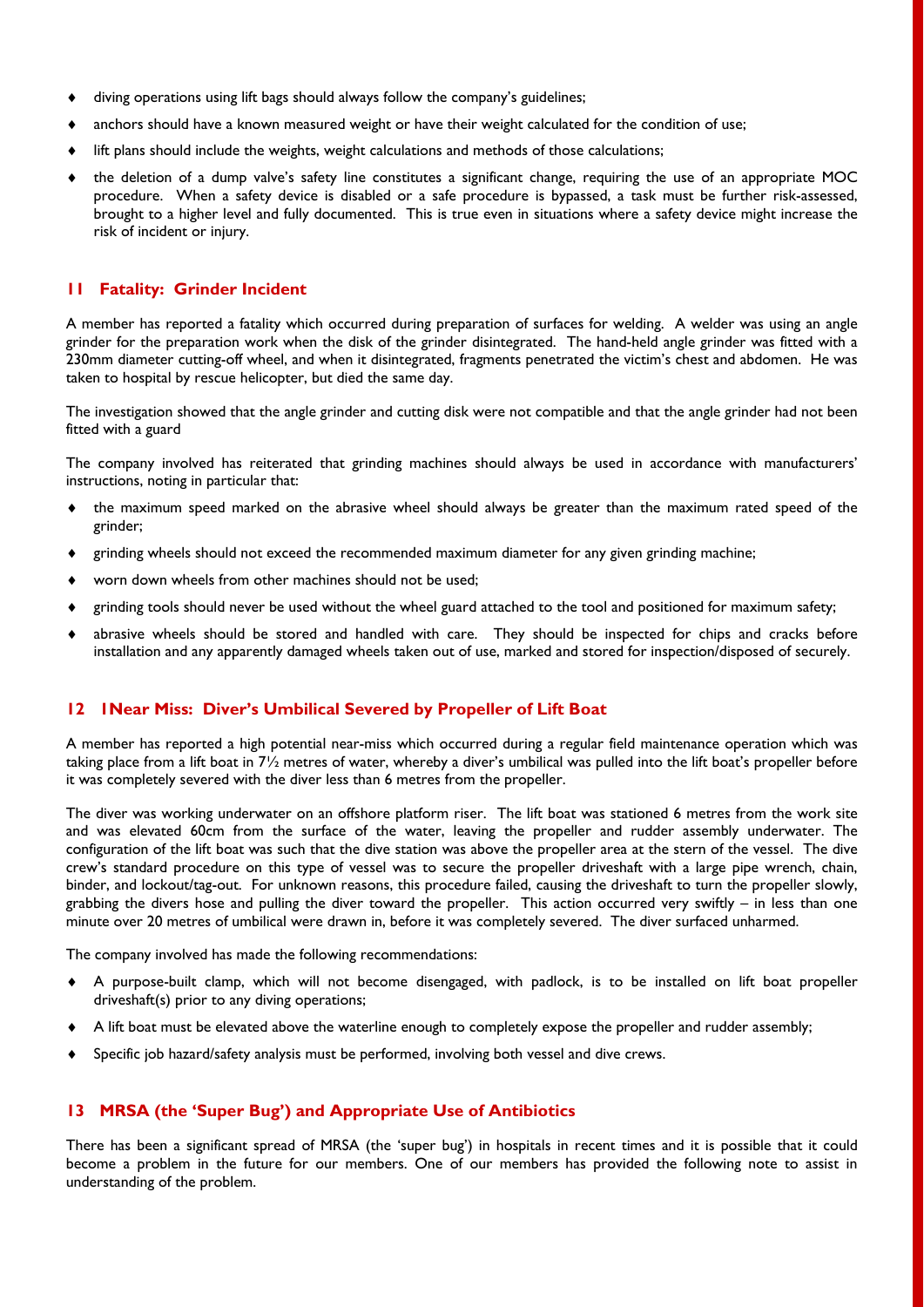MRSA is a type of staphylococcus aureus ('S aureus', often referred to simply as 'staph'). S aureus are bacteria commonly carried on the skin or in the nose of healthy people. Some are resistant to the class of antibiotics frequently used to treat them, such as methicillin—and thus are known as methicillin-resistant staphylococcus aureus (MRSA).

MRSA infections are usually mild, superficial infections of the skin that can be treated successfully with proper skin care and antibiotics. However, they can be difficult to treat and can progress to life-threatening blood or bone infections due to there being fewer effective antibiotics available for treatment.

Transmission of MRSA – S aureus including MRSA can be spread through close contact with infected people. MRSA is almost always spread by direct physical contact and not through the air. Spread may also occur through indirect contact by touching objects (e.g. towels, sheets, wound dressings, clothes, work surfaces, tools or equipment) contaminated by contact with infected skin.

Identification of MRSA – A sample of the infected wound (either a small biopsy of skin or pus taken with a swab) must be obtained to grow the bacteria in the microbiology laboratory. Once the bacteria is growing, the organism is tested to determine which antibiotics will be effective for treating the infection. A culture of skin lesions is especially useful in recurrent or persistent cases of skin infection, in cases of antibiotic failure, and in cases that present with advanced or aggressive infections.

Antibiotic Resistance – Bacteria, fungi, and even viruses can become resistant to drugs. However, bacteria cause most of the drug-resistant problems. Bacteria can become resistant to antibiotics in a variety of ways and once a particular type of bacteria has developed resistance to a drug, it can pass on this resistance to other types of bacteria. Overall, 70% of the bacteria causing such infections are resistant to at least one of the drugs most commonly used to treat them. In some cases, these organisms are resistant to all approved antibiotics and must be treated with experimental and potentially very toxic drugs. The more often a drug is used, the more likely bacteria are to develop a resistance.

#### Preventing Antimicrobial Resistance

The following tips can help prevent diseases and avoid bacteria developing resistance to antibiotics:

- Vaccination against diseases that cause respiratory infections, including influenza and pneumococcal pneumonia may be appropriate for some personnel. Preventing respiratory infections and their complications decreases antibiotic use;
- Give health providers your complete medical history, including details about medication allergies and anything currently being taken, including all prescription and over-the-counter medications, home remedies, and dietary supplements. Such details help doctors/pharmacists make better-informed decisions should they need to prescribe antibiotics;
- When antibiotics are prescribed, the medication should be taken as instructed until the course is finished. Stopping early can mean not all infecting organisms are killed and that those which are already most resistant are left behind to grow;
- Never use antibiotics prescribed for someone else, and do not give someone else your medication. Improper use of antibiotics helps bacteria develop resistance and weakens the ability of antibiotics to fight disease.
- Common mistakes which can cause problems in the future include taking antibiotics unnecessarily (e.g. as treatment for viral infections, such as colds, which don't respond to antibiotics); not taking antibiotics as prescribed; and saving antibiotics for later self-prescription.

Ensuring good hygiene can help to prevent disease, with the following tips noted:

- Practice good hygiene, including showering and frequent hand washing;
- Ensure availability of adequate soap and hot water;
- Establish routine cleaning schedules for spaces and equipment;
- Maintain sanitary berthing and food service standards;
- Discourage sharing of towels and personal items (e.g. clothing and equipment);
- Encourage employees to report all skin lesions;
- Cover all wounds.

Precautions Once an MRSA Skin Infection is Diagnosed

Individuals can prevent an MRSA infection from spreading to others around them by following these steps:

 Keep infections, particularly those that continue to produce pus or to drain material, covered with clean, dry bandages. Follow your healthcare provider's instructions on proper care of the wound. Pus from infected wounds can contain MRSA and spread the bacteria to others;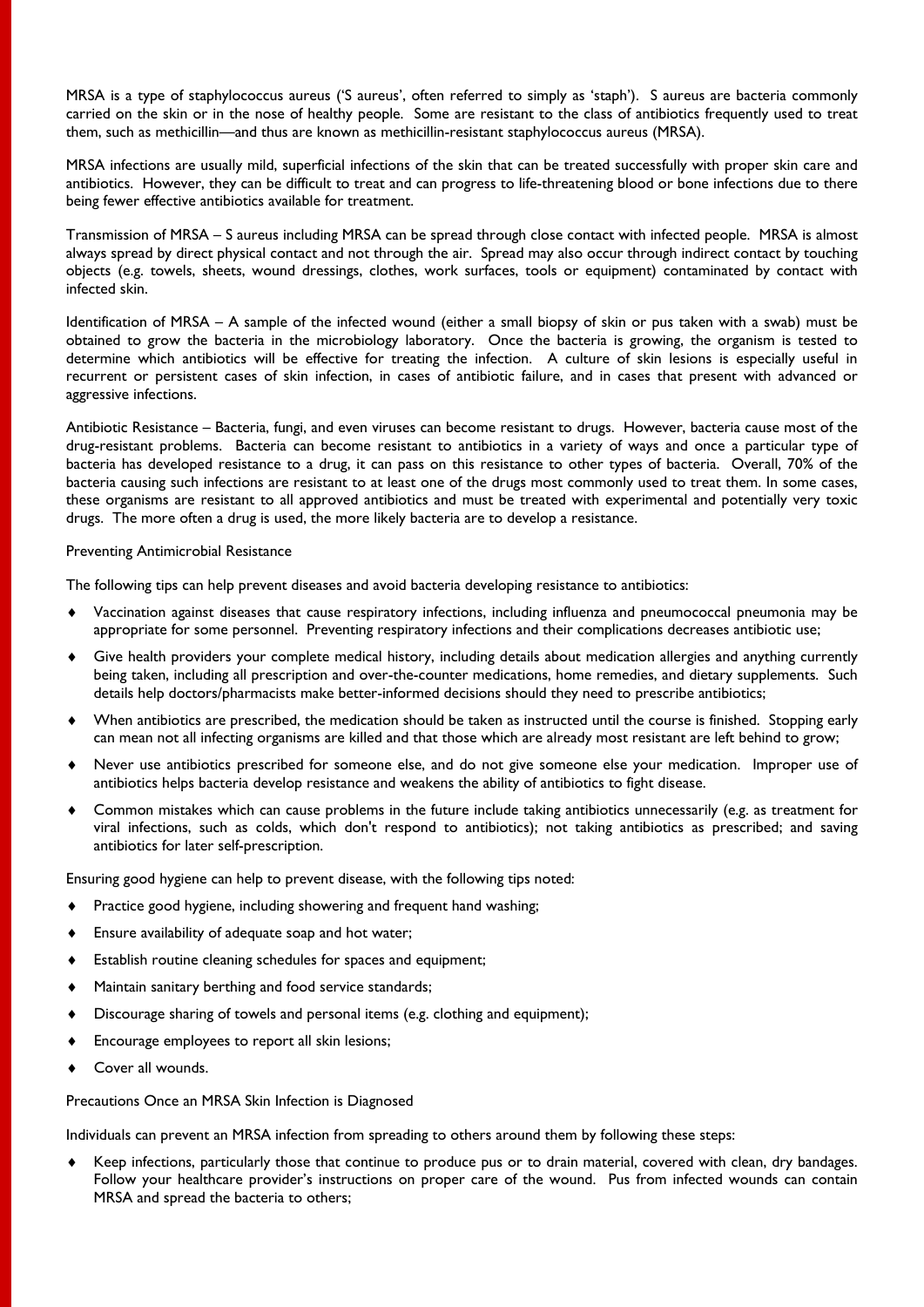- Advise people in close contact to wash their hands frequently with soap and warm water, especially if they change your bandages or touch the infected wound or potentially infectious materials;
- Avoid sharing personal items (e.g. towels, washcloth, razor, clothing or uniforms) that may have been in contact with the infected wound and potentially infectious material. Wash linens and clothes that become soiled with hot water and laundry detergent. Drying clothes in a hot dryer, rather than air-drying, also helps kill bacteria in clothes;
- Tell any healthcare providers who treat you that you have been or are currently being treated for an antibiotic-resistant staph skin infection.

#### **14 Transponder Pressure Relief System Failure**

Whilst reviewing its test and repair procedures for transponders, a member has reported that a serious flaw was discovered in the pressure relief mechanism in two out of three Kongsberg transponders tested. Such transponders are in common use across marine operations world-wide and it is possible that some could exhibit the same fault whereby internal pressure build-up would not be able to be vented automatically.

It appeared that the pressure relief mechanism was locked in place and would not operate, possibly due to an assembly fault by the manufacturer.

Pending detailed instructions from the manufacturer, the contractor instructed its personnel not to disassemble any such transponders.

Kongsberg has been exploring the matter, relating to the RPT model transponder (which went out of production in 2002) and has now issued a technical bulletin on the subject, a copy of which is attached.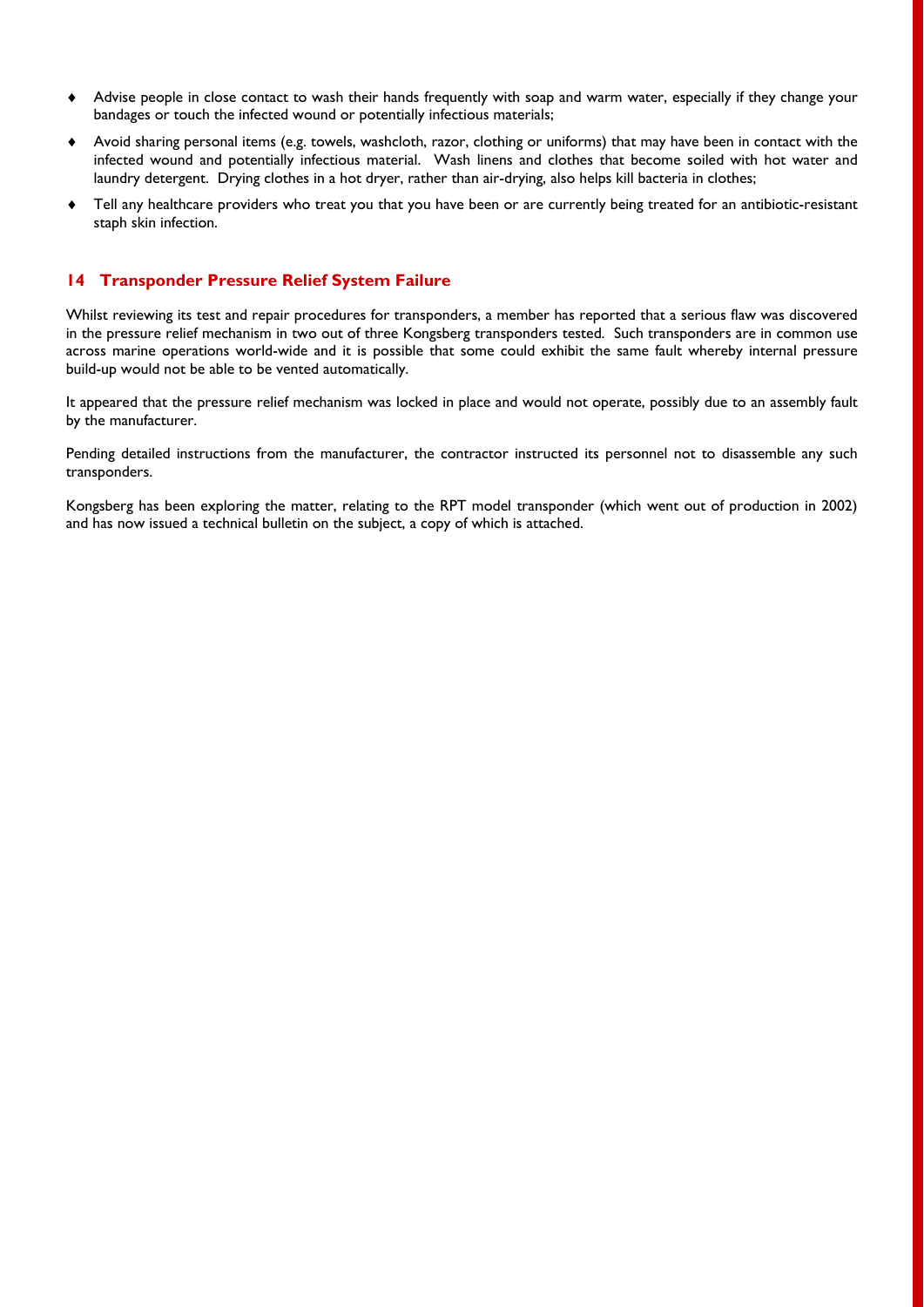Jack B. Moore 4646 W. Sam Houston Pkway N. (77041)<br>President P.O. Box 1212 P.O. Box 1212 Houston, TX 77251-1212 Tel 713 939-2192 Fax 713 939-2753



January 12, 2005

#### PRESS RELEASE

On January 10, 2005, an employee of Cameron Controls in our Celle, Germany facility was fatally injured during a routine disassembly of a high pressure accumulator used in subsea and related production control systems.

Internal experts and external authorities have initiated a full investigation to determine the cause of this tragic accident.

A Safety Alert has been issued to all customers who are known to have purchased a production control system from Cameron that contains one of the accumulators in question. While we do not believe there is a safety risk associated with the normal operation or routine maintenance of these units, we have asked that clients refrain from disassembling these accumulators until our investigation is complete.

Cameron continues to be committed to the highest standards of health, safety and environmental protection and will vigorously pursue appropriate steps to improve our safety procedures with pressure containing devices.

On behalf of Cameron, I would like to express our sincere sympathy to the family, friends and colleagues of the deceased in their time of loss.

Jack B. Moore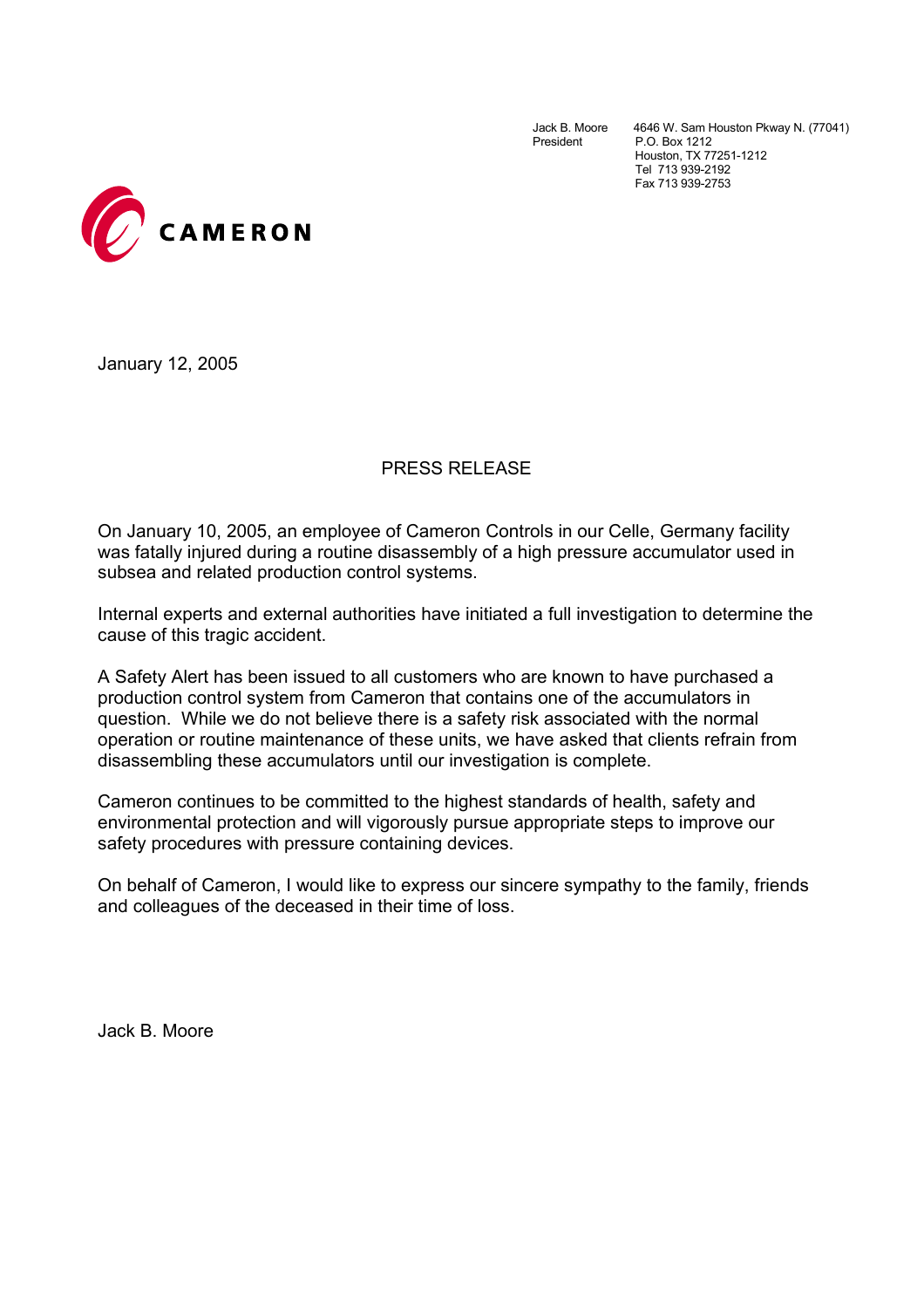

Cameron 4646 W Sam Houston Pkwy N PO Box 1212 (77251-1212). Houston, Texas 77041 Tel: 713-939-2558 Fax: 713-939-2747

12 January 2005

### SAFETY ALERT No. 2030

#### **Products Affected:**

- o Subsea Production Control System with Subsea Accumulator Module (SAM)
- o Subsea Intervention or Workover Control System (IWOCS) with Subsea **Accumulator Module (SAM)**

#### **Safety Alert:**

A serious accident occurred during the disassembly of a high pressure accumulator on January 10 in a manufacturing facility of the Cameron Division of Cooper Cameron Corporation.

Your company has been identified as having purchased a Subsea Accumulation Module (SAM) or Intervention and Work Over Controls System (IWOC'S) containing one of these units

At this time we have no indication of any problem with the normal operation or routine maintenance of these accumulator bottles. However, if you are currently engaged or planning to disassemble the high pressure accumulators, PLEASE STOP AND DO NOT ATTEMPT to perform this operation without contacting Cameron. Please contact your local Cameron representative or Glenn Chiasson at 713-939-2928 for further information.

A Cameron representative will be contacting all known customers who have purchased a system containing one of these high pressure accumulators.

eun Cheassan/st

Glenn Chiasson **Vice President** Quality & Reliability

Lite Lang 1 st

Pete Lang Vice President & General Manager Cameron Willis and Controls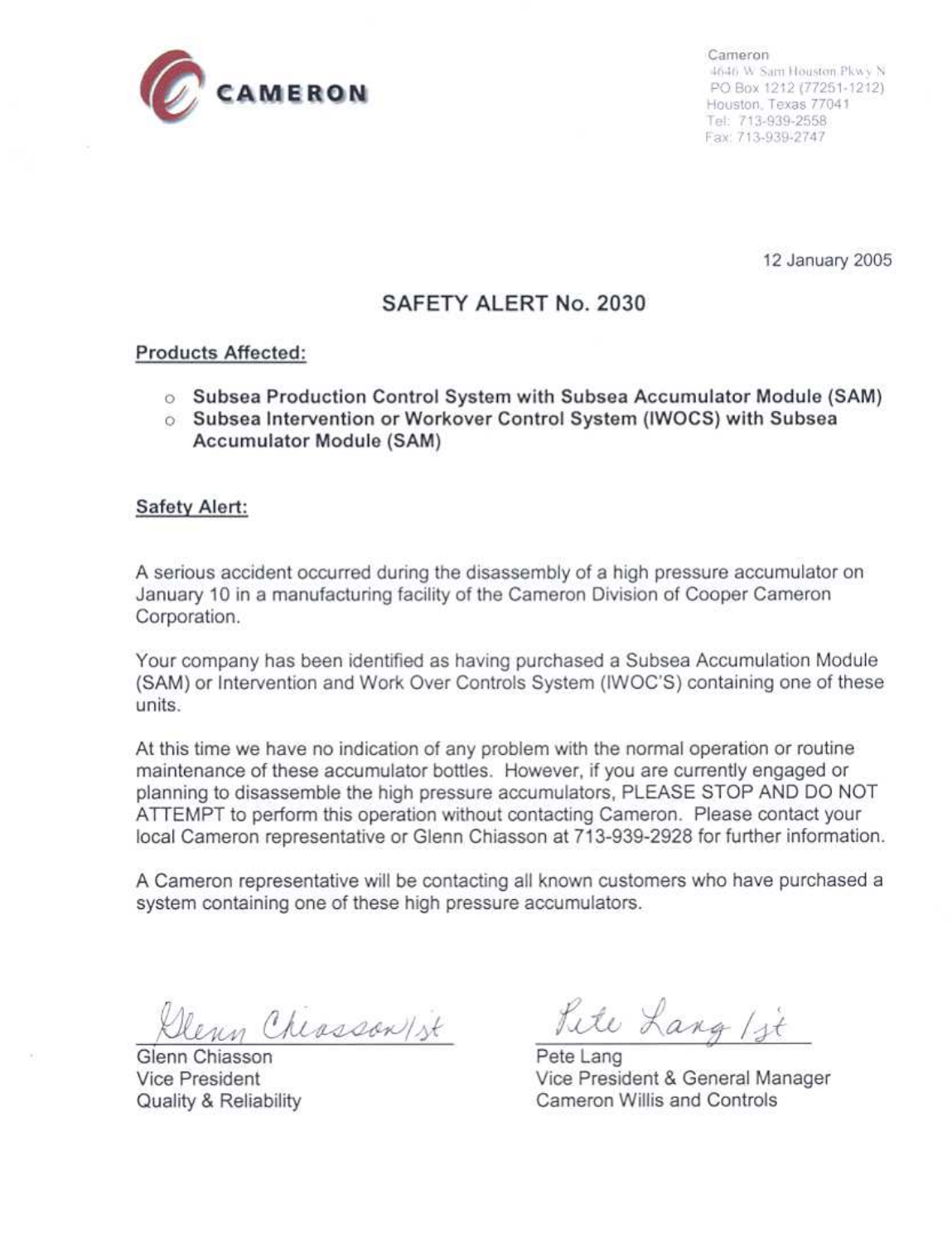To whom it may concern

*Deres ref/Your ref Vår ref/Our ref Dato/Date*  KE/AWF 22.12.2004

#### **Technical bulletin, RPT transponder pressure relief valve verification and repair.**

This information is issued to all customers/operators of RPT type mini transponders, manufactured by Kongsberg Maritime (KM).

It has recently been discovered that some RPT transponders may have been incorrectly assembled and have a malfunctioning pressure relief valve due to incorrect mechanical assembly. KM has verified that the production documentation (assembly drawings and procedures) are correct, but that some transponders may have been manufactured incorrectly during production.

Water ingress and over charging the internal battery can cause pressure build up inside the transponder. The pressure relief valve is designed to release and vent any pressure build up. To date KM has not registered any incidents caused by the failure of the relief valve on any RPT transponders.

Customers may choose to verify and repair the RPT themselves. Alternatively, customers may, at their own cost, send any suspect or incorrectly assembled transponders to Kongsberg Maritime's service department in Aberdeen or Horten to have them verified and repaired. KM will carry out this work free of charge.

KM Customer Support will answer any technical and logistics related questions, and would like to hear from any of its customers, giving RPT Type and Serial No as shown on the product identification label on the transponder, should they find any pressure relief valves not working properly.

KM Customer Support phone numbers: Horten +4733023800 / +4799203808, Aberdeen +441224226500.

The verification and repair work is described in the two following procedures below:

- 1) RPT dismantling procedure.
- 2) RPT pressure relief valve verification and repair procedure.

Please note that the RPT range of transponders is no longer in production or covered by warranty. They were replaced by the MST range of transponder in 2002.

KM can provide temporary rental transponders to customers that need continuity in their operation.

This information is also published and available on www.kongsberg.com.

Yours faithfully. Kongsberg Maritime AS

Kåre Edvartsen Manager Customer Support Hydroacoustics

Encl.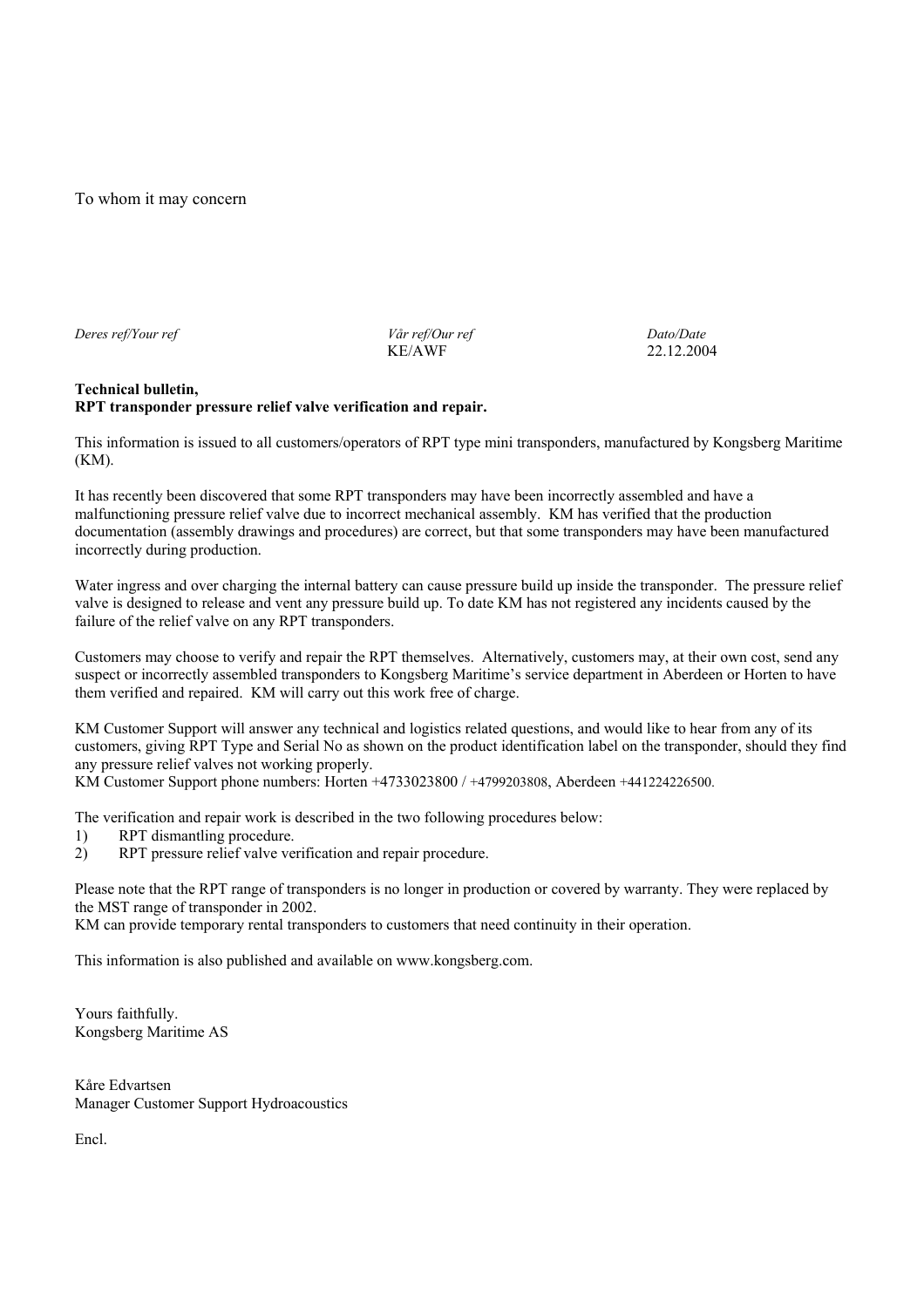

| RPT transponder pressure relief valve verification and repair |                                                             |
|---------------------------------------------------------------|-------------------------------------------------------------|
| Product:                                                      | Kongsberg Maritime RPT transponder                          |
| Contents:                                                     | RPT dismantling procedure                                   |
|                                                               | RPT pressure relief valve verification and repair procedure |

## **RPT dismantling procedure**

Caution! Be careful if the RPT has failed (does not answer). The reason may be due to water ingression that can cause a pressure build up inside the transponder.

- 1. Switch OFF the RPT. Disconnect external cables (if any)
- 2. Use protective goggles.
- 3. Move (turn) both channel selector switches back and forth to aid the pressure relief valve opening, in case of pressure built up inside. The valve can be slightly sticky.
- 4. Prepare to open the transponder in a safe place, out on deck and shielded from people and vital equipment.
- 5. Fasten the RPT on a stable surface with the transducer against a wall or heavy object. Only the bottom end cap should be able to move.
- 6. Do not stand in front of the bottom end cap when opening the transponder.
- 7. Carefully undo the RPT locking screw about 5-6 turns.

This should break the seal as the O-ring has emerged from the RPT housing. Possible built up pressure will now be released. The design is such that the locking screw still has 4-5 turns left, so the bottom end cap will not blow out.

8. Now the transponder can be completely dismantled.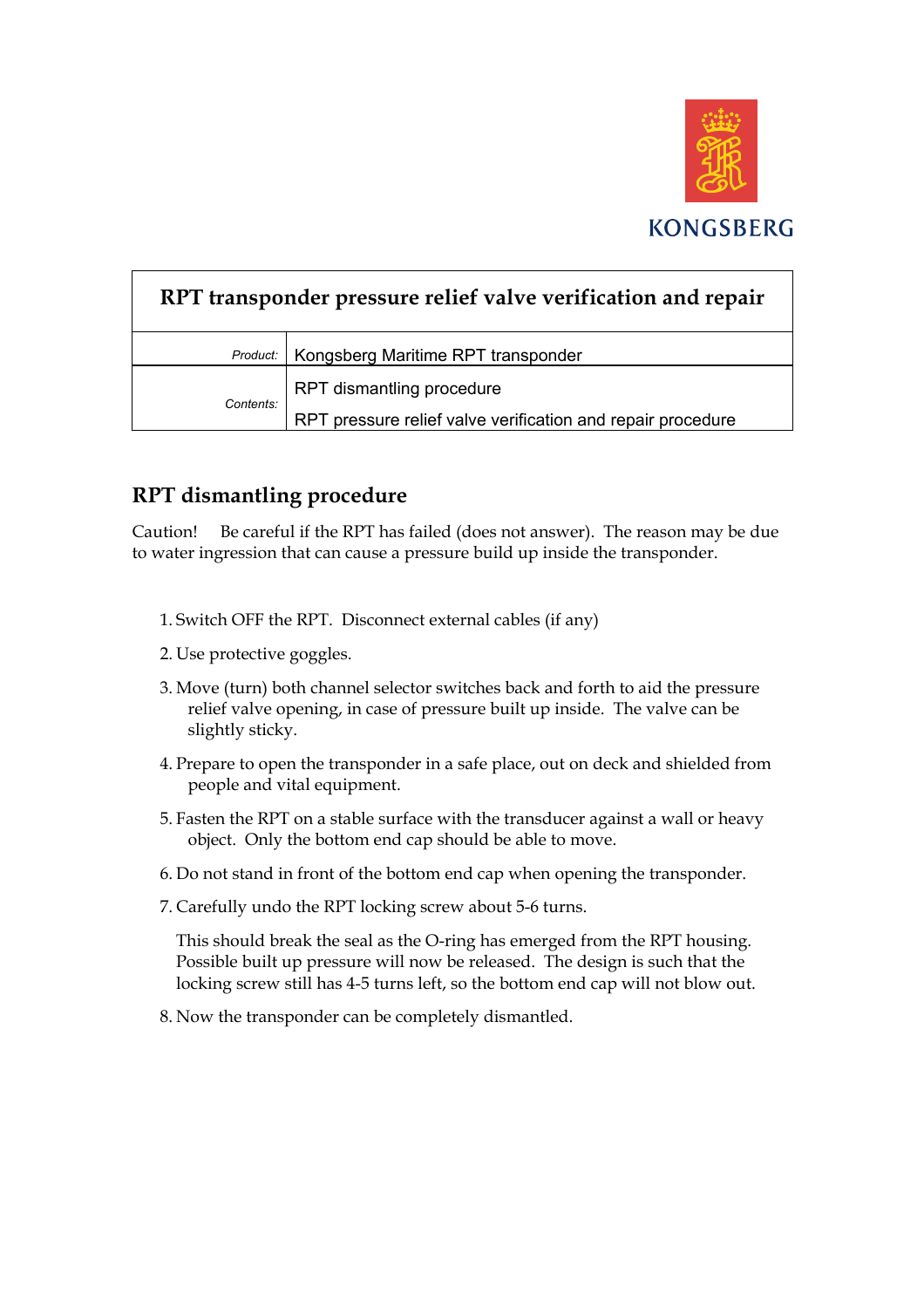## **RPT pressure relief valve verification and repair procedure**

Any work must be carried out in a clean, dry area.

Ensure full anti-static precautions have been taken.

- 1. Dismantle the RPT according to "RPT dismantling procedure" above.
- 2. Unscrew the four screws holding the interconnection board (round PCB).
- 3. The PCB is now loose but still attached by 4 wires. Carefully move the PCB to one side so that the two channel switches and the on-off switch (in the middle) is clearly in view (see picture).
- 4. The on-off switch is assembled differently from the other two, it should have one circlip, and nothing else.

The two channel selector switches are identical, but should be installed differently. One acts as rotary switch only, the other one acts both as switch and pressure relief valve.

The one acting as rotary switch only should have one circlip installed right next to the surface of the endcap, and nothing else. The circlip is visible at the bottom of the recess.

The other switch acting both as switch and pressure relief valve should have: a spring, a washer, and finally a circlip at the very end. Because this is recessed, only the washer and circlip are visible.

#### Note!

Do not at any stage during this procedure operate (open) the pressure relief valve. If the valve is opened, there is a risk of catching debris or grit on the o-ring, causing the RPT to leak. If the valve is operated/moved the RPT must undergo a new pressure test. To avoid this, make sure the outside of the valve is properly supported during the next step in this procedure.

5. To verify correct installation of the relief valve, remove the visible circlip, then the washer and the spring.

If the valve has been incorrectly fitted with a second (problem causing) circlip this will now be visible at the bottom of the recess (looking exactly like the other "switch only" switch). See attached drawing. Remove and discard this second circlip.

Replace the spring, washer and top circlip, in this order.

6. Refit the PCB and replace the endcap.